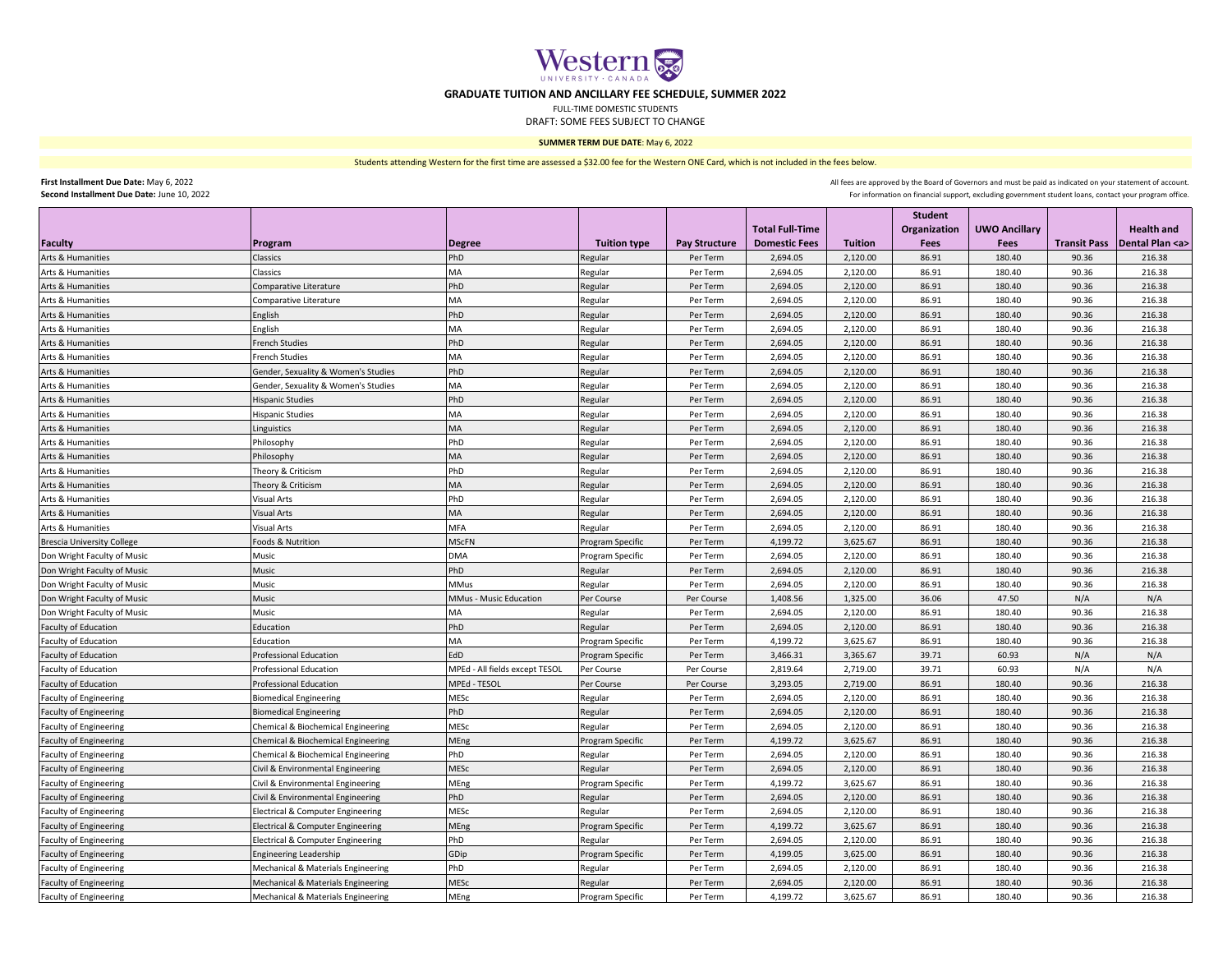|                                                                        |                                                                                        |                         |                             |                      | <b>Total Full-Time</b> |                      | <b>Student</b><br>Organization | <b>UWO Ancillary</b> |                     | <b>Health and</b>   |
|------------------------------------------------------------------------|----------------------------------------------------------------------------------------|-------------------------|-----------------------------|----------------------|------------------------|----------------------|--------------------------------|----------------------|---------------------|---------------------|
| <b>Faculty</b>                                                         | Program                                                                                | <b>Degree</b>           | <b>Tuition type</b>         | Pay Structure        | <b>Domestic Fees</b>   | <b>Tuition</b>       | Fees                           | Fees                 | <b>Transit Pass</b> | Dental Plan <a></a> |
| <b>Faculty of Engineering</b>                                          | <b>Nuclear Engineering</b>                                                             | MEng                    | Program Specific            | Per Term             | 4,199.72               | 3,625.67             | 86.91                          | 180.40               | 90.36               | 216.38              |
| Faculty of Health Sciences                                             | Advanced Health Care Practice                                                          | MCISc                   | Program Specific            | Per Term             | 4,199.72               | 3,625.67             | 86.91                          | 180.40               | 90.36               | 216.38              |
| Faculty of Health Sciences                                             | <b>Applied Health Sciences</b>                                                         | GDip                    | Per Course                  | Per Course           | 1,501.56               | 1,418.00             | 36.06                          | 47.50                | N/A                 | N/A                 |
| <b>Faculty of Health Sciences</b>                                      | Communication Sciences and Disorders                                                   | MCISc<br>MPT/PhD        | Program Specific            | Per Term             | 4,338.72               | 3,764.67             | 86.91<br>86.91                 | 180.40               | 90.36<br>90.36      | 216.38<br>216.38    |
| <b>Faculty of Health Sciences</b><br><b>Faculty of Health Sciences</b> | <b>Health and Rehabilitation Sciences</b><br><b>Health and Rehabilitation Sciences</b> | MSc (OT)/PhD            | Program Specific            | Per Term<br>Per Term | 4,338.72<br>4,338.72   | 3,764.67<br>3,764.67 | 86.91                          | 180.40<br>180.40     | 90.36               | 216.38              |
| <b>Faculty of Health Sciences</b>                                      | <b>Health and Rehabilitation Sciences</b>                                              | MCISc/PhD               | Program Specific            | Per Term             | 4,338.72               | 3,764.67             | 86.91                          | 180.40               | 90.36               | 216.38              |
| <b>Faculty of Health Sciences</b>                                      | <b>Health and Rehabilitation Sciences</b>                                              | PhD                     | Program Specific<br>Regular | Per Term             | 2,694.05               | 2,120.00             | 86.91                          | 180.40               | 90.36               | 216.38              |
| <b>Faculty of Health Sciences</b>                                      | <b>Health and Rehabilitation Sciences</b>                                              | MSc                     | Regular                     | Per Term             | 2,694.05               | 2,120.00             | 86.91                          | 180.40               | 90.36               | 216.38              |
| <b>Faculty of Health Sciences</b>                                      | Kinesiology                                                                            | PhD                     | Regular                     | Per Term             | 2,694.05               | 2,120.00             | 86.91                          | 180.40               | 90.36               | 216.38              |
| <b>Faculty of Health Sciences</b>                                      | Kinesiology                                                                            | <b>MA</b>               | Regular                     | Per Term             | 2,694.05               | 2,120.00             | 86.91                          | 180.40               | 90.36               | 216.38              |
| <b>Faculty of Health Sciences</b>                                      | Kinesiology                                                                            | MSc                     | Regular                     | Per Term             | 2,694.05               | 2,120.00             | 86.91                          | 180.40               | 90.36               | 216.38              |
| <b>Faculty of Health Sciences</b>                                      | Nursing                                                                                | PhD                     | Regular                     | Per Term             | 2,694.05               | 2,120.00             | 86.91                          | 180.40               | 90.36               | 216.38              |
| Faculty of Health Sciences                                             | <b>Nursing</b>                                                                         | MN                      | Program Specific            | Per Term             | 4,199.72               | 3,625.67             | 86.91                          | 180.40               | 90.36               | 216.38              |
| <b>Faculty of Health Sciences</b>                                      | Nursing                                                                                | <b>MScN</b>             | Program Specific            | Per Term             | 3,120.38               | 2,546.33             | 86.91                          | 180.40               | 90.36               | 216.38              |
| Faculty of Health Sciences                                             | Occupational Therapy                                                                   | MSc (OT)                | Program Specific            | Per Term             | 4,338.72               | 3,764.67             | 86.91                          | 180.40               | 90.36               | 216.38              |
| <b>Faculty of Health Sciences</b>                                      | Physical Therapy                                                                       | <b>MPT</b>              | Program Specific            | Per Term             | 4,338.72               | 3,764.67             | 86.91                          | 180.40               | 90.36               | 216.38              |
| Faculty of Information & Media Studies                                 | <b>Health Information Science</b>                                                      | <b>MHIS</b>             | Program Specific            | Per Term             | 3,462.05               | 2,888.00             | 86.91                          | 180.40               | 90.36               | 216.38              |
| Faculty of Information & Media Studies                                 | <b>Health Information Science</b>                                                      | PhD                     | Regular                     | Per Term             | 2,694.05               | 2,120.00             | 86.91                          | 180.40               | 90.36               | 216.38              |
| Faculty of Information & Media Studies                                 | Journalism & Communication                                                             | MMJC                    | Program Specific            | Per Term             | 5,088.38               | 4,514.33             | 86.91                          | 180.40               | 90.36               | 216.38              |
| Faculty of Information & Media Studies                                 | Library & Information Science                                                          | PhD                     | Regular                     | Per Term             | 2,694.05               | 2,120.00             | 86.91                          | 180.40               | 90.36               | 216.38              |
| Faculty of Information & Media Studies                                 | Library & Information Science                                                          | <b>MLIS</b>             | Program Specific            | Per Term             | 4,199.72               | 3,625.67             | 86.91                          | 180.40               | 90.36               | 216.38              |
| Faculty of Information & Media Studies                                 | Library & Information Science                                                          | MLIS (co-op only)       | Program Specific            | Per Term             | 638.93                 | 618.00               | 20.93                          | N/A                  | N/A                 | N/A                 |
| Faculty of Information & Media Studies                                 | Library & Information Science                                                          | MLIS (co-op + 1 course) | Program Specific            | Per Term             | 1,789.26               | 1,705.70             | 36.06                          | 47.50                | N/A                 | N/A                 |
| Faculty of Information & Media Studies                                 | Library & Information Science                                                          | MLIS (1 course)         | Program Specific            | Per Term             | 1,171.26               | 1,087.70             | 36.06                          | 47.50                | N/A                 | N/A                 |
| Faculty of Information & Media Studies                                 | <b>Media Studies</b>                                                                   | PhD                     | Regular                     | Per Term             | 2,694.05               | 2,120.00             | 86.91                          | 180.40               | 90.36               | 216.38              |
| Faculty of Information & Media Studies                                 | <b>Media Studies</b>                                                                   | MA                      | Regular                     | Per Term             | 2,694.05               | 2,120.00             | 86.91                          | 180.40               | 90.36               | 216.38              |
| Faculty of Law                                                         | Law                                                                                    | PhD                     | Regular                     | Per Term             | 2,694.05               | 2,120.00             | 86.91                          | 180.40               | 90.36               | 216.38              |
| Faculty of Law                                                         | Law                                                                                    | <b>LLM</b>              | Program Specific            | Per Term             | 4,030.05               | 3,456.00             | 86.91                          | 180.40               | 90.36               | 216.38              |
| Faculty of Law                                                         | <b>Legal Studies</b>                                                                   | <b>MSL</b>              | Program Specific            | Per Term             | 4,030.05               | 3,456.00             | 86.91                          | 180.40               | 90.36               | 216.38              |
| Faculty of Law                                                         | Mining Law, Finance, & Sustainability                                                  | GDip                    | Per Course                  | Per Course           | 2,824.05               | 2,250.00             | 86.91                          | 180.40               | 90.36               | 216.38              |
| Faculty of Science                                                     | <b>Applied Mathematics</b>                                                             | MSc                     | Regular                     | Per Term             | 2,694.05               | 2,120.00             | 86.91                          | 180.40               | 90.36               | 216.38              |
| <b>Faculty of Science</b>                                              | <b>Applied Mathematics</b>                                                             | PhD                     | Regular                     | Per Term             | 2,694.05               | 2,120.00             | 86.91                          | 180.40               | 90.36               | 216.38              |
| Faculty of Science                                                     | Astronomy                                                                              | MSc                     | Regular                     | Per Term             | 2,694.05               | 2,120.00             | 86.91                          | 180.40               | 90.36               | 216.38              |
| <b>Faculty of Science</b>                                              | Astronomy                                                                              | PhD                     | Regular                     | Per Term             | 2,694.05               | 2,120.00             | 86.91                          | 180.40               | 90.36               | 216.38              |
| Faculty of Science                                                     | Biology                                                                                | MSc                     | Regular                     | Per Term             | 2,694.05               | 2,120.00             | 86.91                          | 180.40               | 90.36               | 216.38              |
| <b>Faculty of Science</b>                                              | Biology                                                                                | PhD                     | Regular                     | Per Term             | 2,694.05               | 2,120.00             | 86.91                          | 180.40               | 90.36               | 216.38              |
| Faculty of Science                                                     | Chemistry                                                                              | MSc                     | Regular                     | Per Term             | 2,694.05               | 2,120.00             | 86.91                          | 180.40               | 90.36               | 216.38              |
| <b>Faculty of Science</b>                                              | Chemistry                                                                              | PhD                     | Regular                     | Per Term             | 2,694.05               | 2,120.00             | 86.91                          | 180.40               | 90.36               | 216.38              |
| Faculty of Science                                                     | <b>Computer Science</b>                                                                | MSc                     | Regular                     | Per Term             | 2,694.05               | 2,120.00             | 86.91                          | 180.40               | 90.36               | 216.38              |
| <b>Faculty of Science</b>                                              | <b>Computer Science</b>                                                                | PhD                     | Regular                     | Per Term             | 2,694.05               | 2,120.00             | 86.91                          | 180.40               | 90.36               | 216.38              |
| Faculty of Science                                                     | Data Analytics                                                                         | <b>MDA</b>              | Program Specific            | Per Term             | 8,343.38               | 7,769.33             | 86.91                          | 180.40               | 90.36               | 216.38              |
| <b>Faculty of Science</b>                                              | <b>Environment and Sustainability</b>                                                  | <b>MES</b>              | Program Specific            | Per Term             | 4,633.72               | 4,059.67             | 86.91                          | 180.40               | 90.36               | 216.38              |
| <b>Faculty of Science</b>                                              | Geology                                                                                | MSc                     | Regular                     | Per Term             | 2,694.05               | 2,120.00             | 86.91                          | 180.40               | 90.36               | 216.38              |
| <b>Faculty of Science</b>                                              | Geology                                                                                | PhD                     | Regular                     | Per Term             | 2,694.05               | 2,120.00             | 86.91                          | 180.40               | 90.36               | 216.38              |
| <b>Faculty of Science</b>                                              | Geophysics                                                                             | MSc                     | Regular                     | Per Term             | 2,694.05               | 2,120.00             | 86.91                          | 180.40               | 90.36               | 216.38              |
| Faculty of Science                                                     | Geophysics                                                                             | PhD                     | Regular                     | Per Term             | 2,694.05               | 2,120.00             | 86.91                          | 180.40               | 90.36               | 216.38              |
| Faculty of Science                                                     | Mathematics                                                                            | PhD                     | Regular                     | Per Term             | 2,694.05               | 2,120.00             | 86.91                          | 180.40               | 90.36               | 216.38              |
| Faculty of Science                                                     | Mathematics                                                                            | MSc                     | Regular                     | Per Term             | 2,694.05               | 2,120.00             | 86.91                          | 180.40               | 90.36               | 216.38              |
| Faculty of Science                                                     | Physics                                                                                | PhD                     | Regular                     | Per Term             | 2,694.05               | 2,120.00             | 86.91                          | 180.40               | 90.36               | 216.38              |
| Faculty of Science                                                     | Physics                                                                                | MSc                     | Regular                     | Per Term             | 2,694.05               | 2,120.00             | 86.91                          | 180.40               | 90.36               | 216.38              |
| Faculty of Science                                                     | Statistics                                                                             | PhD                     | Regular                     | Per Term             | 2,694.05               | 2,120.00             | 86.91                          | 180.40               | 90.36               | 216.38              |
| Faculty of Science                                                     | Statistics                                                                             | MSc                     | Regular                     | Per Term             | 2,694.05               | 2,120.00             | 86.91                          | 180.40               | 90.36               | 216.38              |
| <b>Faculty of Social Science</b>                                       | Anthropology                                                                           | MA                      | Regular                     | Per Term             | 2,694.05               | 2,120.00             | 86.91                          | 180.40               | 90.36               | 216.38              |
| <b>Faculty of Social Science</b>                                       | Anthropology                                                                           | PhD                     | Regular                     | Per Term             | 2,694.05               | 2,120.00             | 86.91                          | 180.40               | 90.36               | 216.38              |
| <b>Faculty of Social Science</b>                                       | Economics                                                                              | MA                      | Regular                     | Per Term             | 2,694.05               | 2,120.00             | 86.91                          | 180.40               | 90.36               | 216.38              |
| <b>Faculty of Social Science</b>                                       | Economics                                                                              | PhD                     | Regular                     | Per Term             | 2,694.05               | 2,120.00             | 86.91                          | 180.40               | 90.36               | 216.38              |
| <b>Faculty of Social Science</b>                                       | <b>Financial Economics</b>                                                             | <b>MFE</b>              | Program Specific            | Per Term             | 10,757.05              | 10,183.00            | 86.91                          | 180.40               | 90.36               | 216.38              |